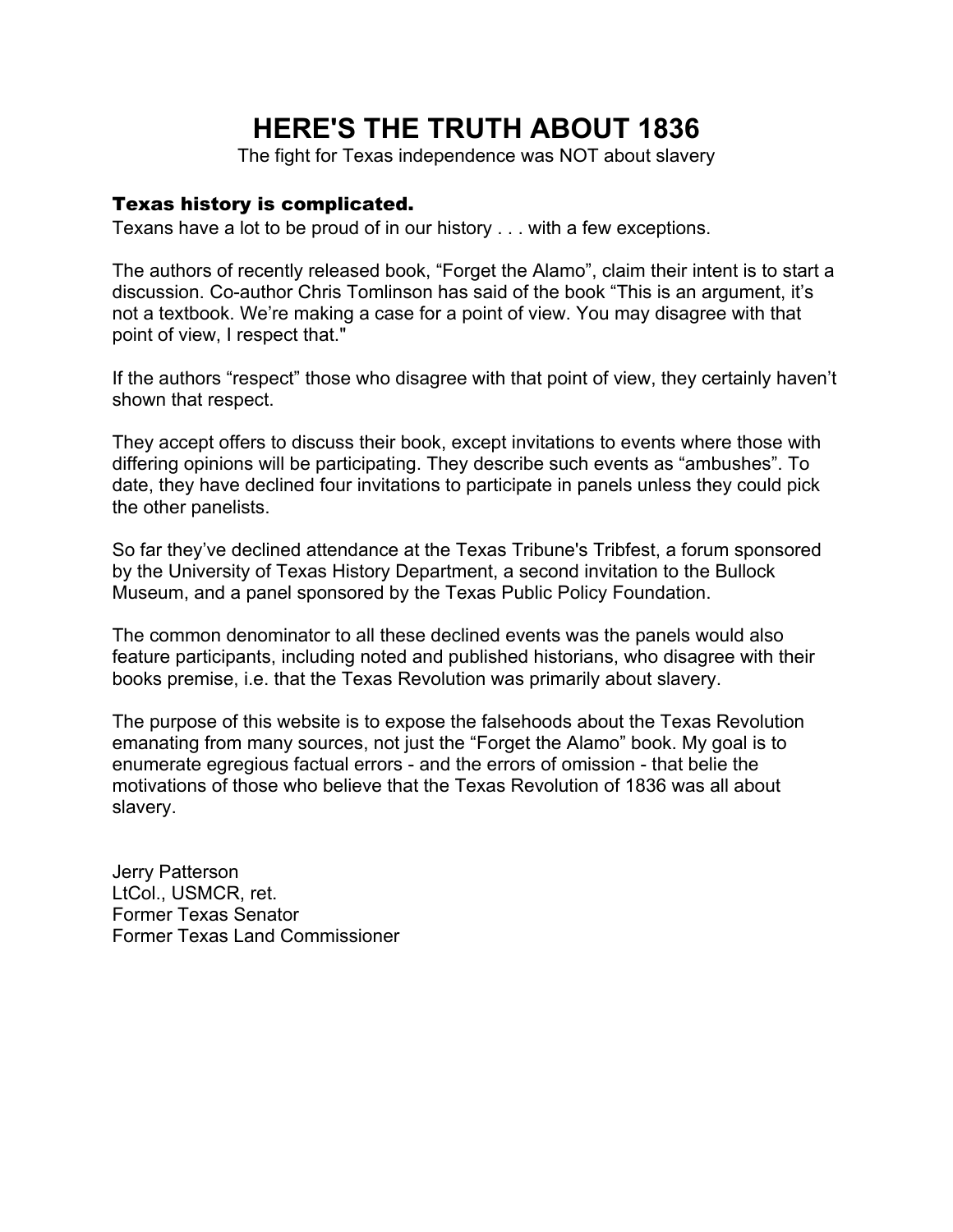## **LEFT OUT OF THE BOOK**

These are five important facts about the Texas revolution that the authors of Forget The Alamo chose to ignore because it did not support their narrative.

### **1) Slavery not a cause for seeking independence**

When writing about the causes of the Texas Revolution, it would seem obvious for a researcher to review and refer to the six general and fourteen -- 20 in total -- specific causes for rebellion listed in the March 2, 1836, Texas Declaration of Independence. Any 7th grade student in Texas assigned to write on the causes of rebellion would've likely started with that document . . . but the authors of "Forget The Alamo" apparently chose not to read it (or even worse, read it and ignored it).

Not one of the 20 listed causes mentioned slavery. If slavery were a cause, I guess it didn't rank any higher than 21.

The authors should address this inconvenient fact, not ignore it. They failed to even mention it.

#### **2) Non slave Mexican states rebelled too, at least 5 of them**

There were at least five other Mexican states (Zacatecas, Yucatan, Tabasco, Nuevo Leon, Tamaulipas) in rebellion at some time during the same period (1835 - 1846) and they were non-slave holding states. In fact, Santa Anna had brutally suppressed a rebellion in Zacatecas, killing thousands, not many months before he began his march into Texas. The multi-state rebellion would indicate there were multiple significant reasons for revolution — reasons that were shared across Mexico, including in Texas – and slavery wasn't one of those reasons.

#### **3) Texans willing to remain a Mexican state until "Siete Leyes"**

Santa Anna's enactment in late 1835 of "Siete Leyes" (Seven Laws) nullified the federal constitution of 1824 that had given power to the states, disbanded state legislatures, and replaced elected governors with appointed ones. This was not well received and was considered the last straw by many. Texans, as did citizens of other Mexican states, fought for a return to the constitution of 1824. In fact, one of the Texas battle flags was a Mexican tri-color that featured "1824" in the center white panel. Another battle flag- this one flown at the Alamo - was also a Mexican tri-color with two stars in the center white panel representing Texan's demand to separate the state of Coahuila y Tejas into two independent Mexican states.

Surprisingly, you cannot find the words "Siete Leyes" -- the common cause for all six states in rebellion, including Texas -- anywhere in the book, Forget The Alamo.

#### **4) Most Texas slave owners opposed rebellion**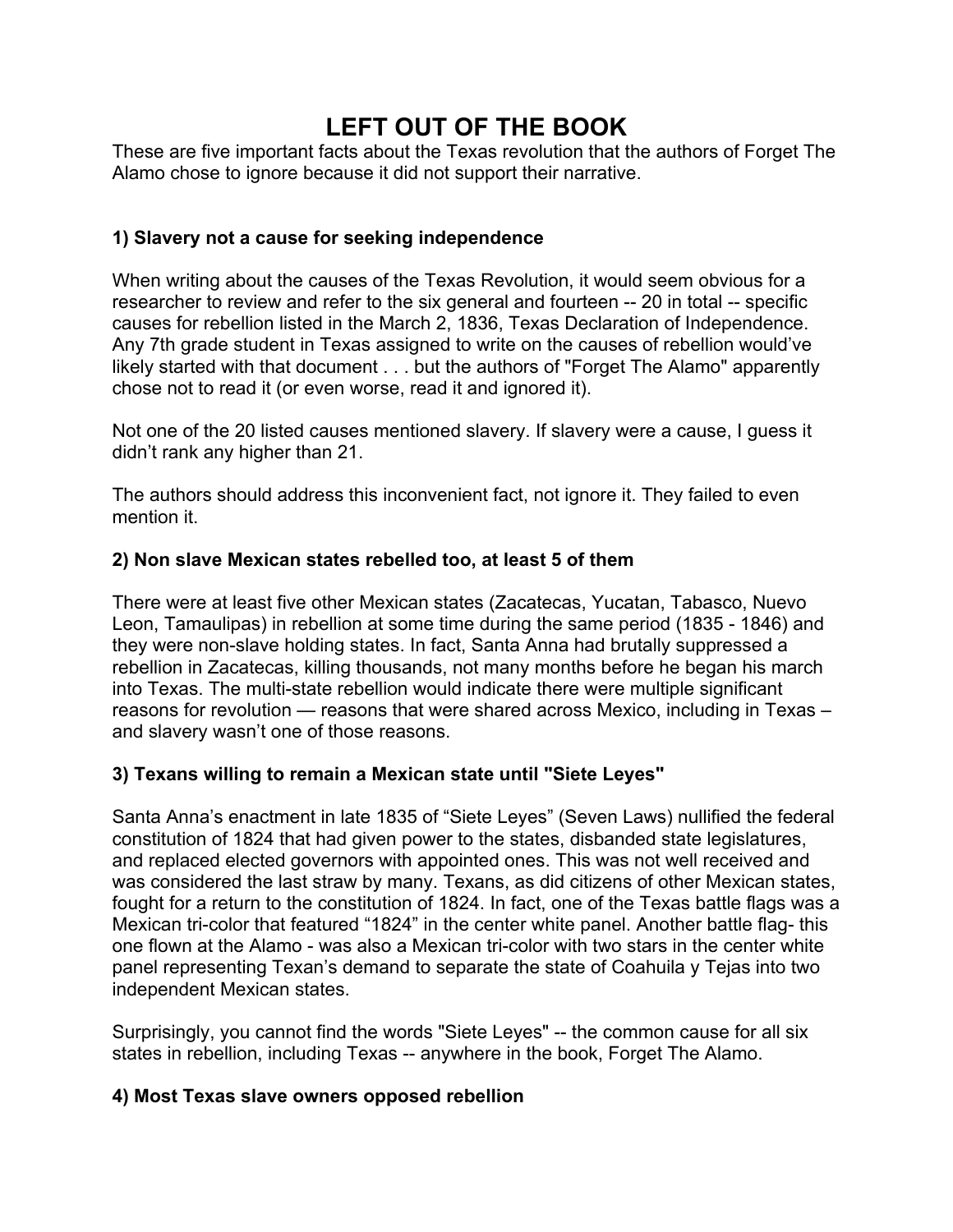The majority of prominent Texans who identified with the "Peace Party," the faction in pre-war Texas that from 1832 - 1835 opposed war and wanted to maintain Texas as its own state within Mexico, were slave owners. Prominent among this group were Stephen F. Austin, Thomas J. Chambers, David G. Burnet, and Josiah Bell. Ironically, Austin, as the book notes, was a slavery supporter, who opposed war and independence until late 1835.

The authors would have us believe the war was overwhelmingly about slavery, notwithstanding that many of those who opposed the war were themselves slave owners.

#### **5) Most Texas rebels weren't slave owners**

The vast majority of Texas combatants were not slave owners. As a matter of fact, 60 of the Alamo defenders were from northern states and foreign countries that outlawed slavery. Would they have been willing to die for those of the slave owner/planter class? In fact, one of those who fought at Gonzales and later died at the Alamo was Amos Pollard, a well educated physician who came to Texas from Massachusetts. Pollard was an ardent abolitionist who corresponded with the prominent abolitionist of the day, William Lloyd Garrison, who published Pollard's letter in the Abolitionists pamphlet "The Liberator".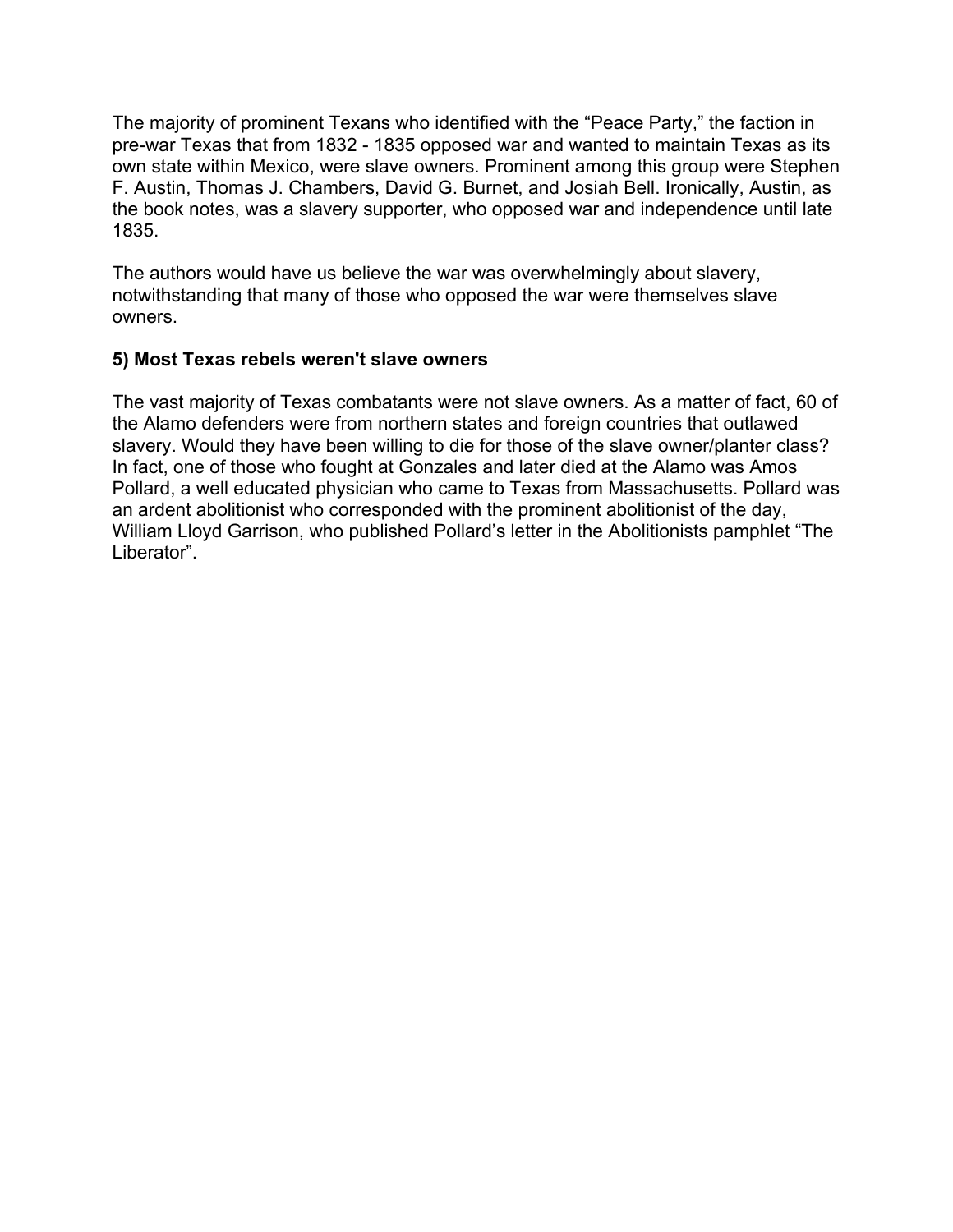### **IN THE BOOK . . . BUT WRONG**

Take a look at these examples of how the authors of Forget The Alamo have twisted or misquoted other academic works to support their suppositions

#### **Reimagining Racism for Lorenzo de Zavala**

As detailed by historian Mark Pusateri, publisher of the Copano Bay Press, the authors also describe the experiences of Lorenzo de Zavala, the staunch Federalista and arch enemy of Santa Anna, who would soon become the provisional Vice President of the Republic of Texas.

They say that de Zavala was shunned by white men and struggled to cope with their racism. On page 109, they write:

*"A year before, he (Zavala) was hobnobbing with the king of France; now, when he walked in a room, white men grew silent. He had never experienced such abject racism, and struggled to address it."* 7

According to chapter note 7, the source material will be found in W. S. Cleaves' 1932 article in *Southwestern Historical Quarterly* titled, "Lorenzo de Zavala in Texas," page 34 to be precise.

Below you will see the quote from page 34 of that article, and you will note that it says the opposite of what our authors claim.

*"It is probable, judging by later events, that Dr. Miller's attitude toward Zavala was not general among the other settlers, though it is evident that his influence was feared by those who were not ready to espouse openly a break with Mexico. On the other hand, Zavala seems to have been held in high esteem by the major part of the settlers. This would seem to be upheld by the regularity with which he was elected to the popular consultations and the good will with which his activity in those meetings was accepted. Indeed, it seems that Zavala's advice was to have considerable effect in pointing out the course that the Texans were to take. The effect of his activity is apparent."*

It is a complete fabrication that Lorenzo de Zavala was subjected to "abject racism" by his counterparts in the Texas revolution. Quite the contrary.

If he was the victim of such racism, why was he allowed to sign the Texas Declaration of Independence, why was he elected as ad interim vice president of the new republic and why was he chosen as one of the members of the peace commission to escort the captured Santa Anna to Mexico City?

#### **Rape? Really?**

Next, Pusateri also analyzed the claim on page 141 of *Forget the Alamo,* the authors claim Texas soldiers at San Jacinto raped Mexican camp followers.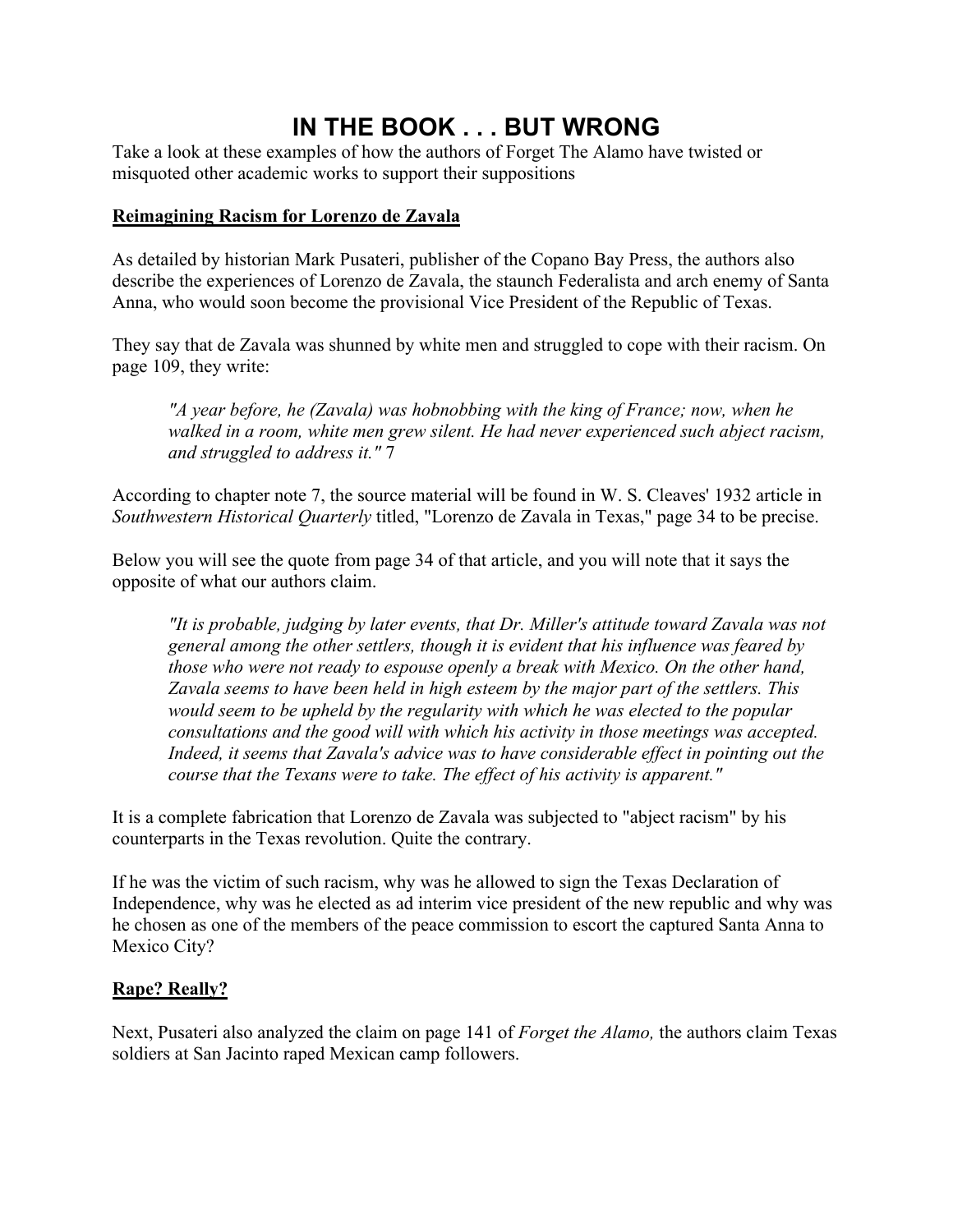*"The Texians massacred hundreds of men, while other pillaged Santa Anna's camp and raped Mexican women who were camp followers. One of the U.S. Army deserters later wrote that he used his pistol to force a group of Texians to free several women they seemed ready to rape, and turned them over to Seguin's men for protection."* 17

Note 17 references Bill and Marjorie Walraven's excellent *Southwestern Historical Quarterly* article from 2004 titled, "The Sabine Chute: The U.S. Army and the Texas Revolution." The applicable pages are 579 and 580 in volume 107 of that journal.

*"E.F. Sparks had a similar experience when a woman jumped out of the bulrushes. A regular was threatening to kill her with his bayonet. 'I told him if he killed her, I would kill him. He asked if I was in earnest. I said I was. Then three other women came running to us, crying and begging that I would protect them too. Captain Juan Seguin and his men came by, and Sparks left the women in their care."*

This account quoted by the Walravens is well known to all serious students of San Jacinto. As you can see, there is no mention of rape on the cited pages.

#### **Getting Yoakum Wrong**

FORGET THE ALAMO, p. 150

"Yet Yoakum was surprisingly up-front about matters that might be seen as revisionist today. He cites Mexico's abolition of slavery as a cause of the revolution."

As support for that assertion, Chris Tomlinson offers the following:

*"The first part of the year 1830 passed quietly in Texas. Mexico, however, was gradually encroaching upon the rights of the colonists. The subject of slavery was one cause of it." Henderson K. Yoakum, History of Texas Vol. 1," (New York: Redfield, 1855) 268*

One cause of what? It's right there in the lines he quotes from Yoakum, and it isn't the revolution that came six years later.

#### **Should have read more than the title!**

During a Texas Public Radio interview on Thursday July 1st, and in response to questions asked on other attribution errors, *Forget The Alamo* co -author Chris Tomlinson stated: "…if people want to use these errors as an opportunity to dismiss the entire book" they should read "Randolph Campbells book, written in 1991, An Empire to Slavery, …that book will convince you".

Wrong again Chris. Here's what Campbell wrote in his book on page 48:

*"Slavery did not play a major role in the developments from the passage of the antiimmigration law of April 6, 1830 until the outbreak of fighting in the fall of 1835. The*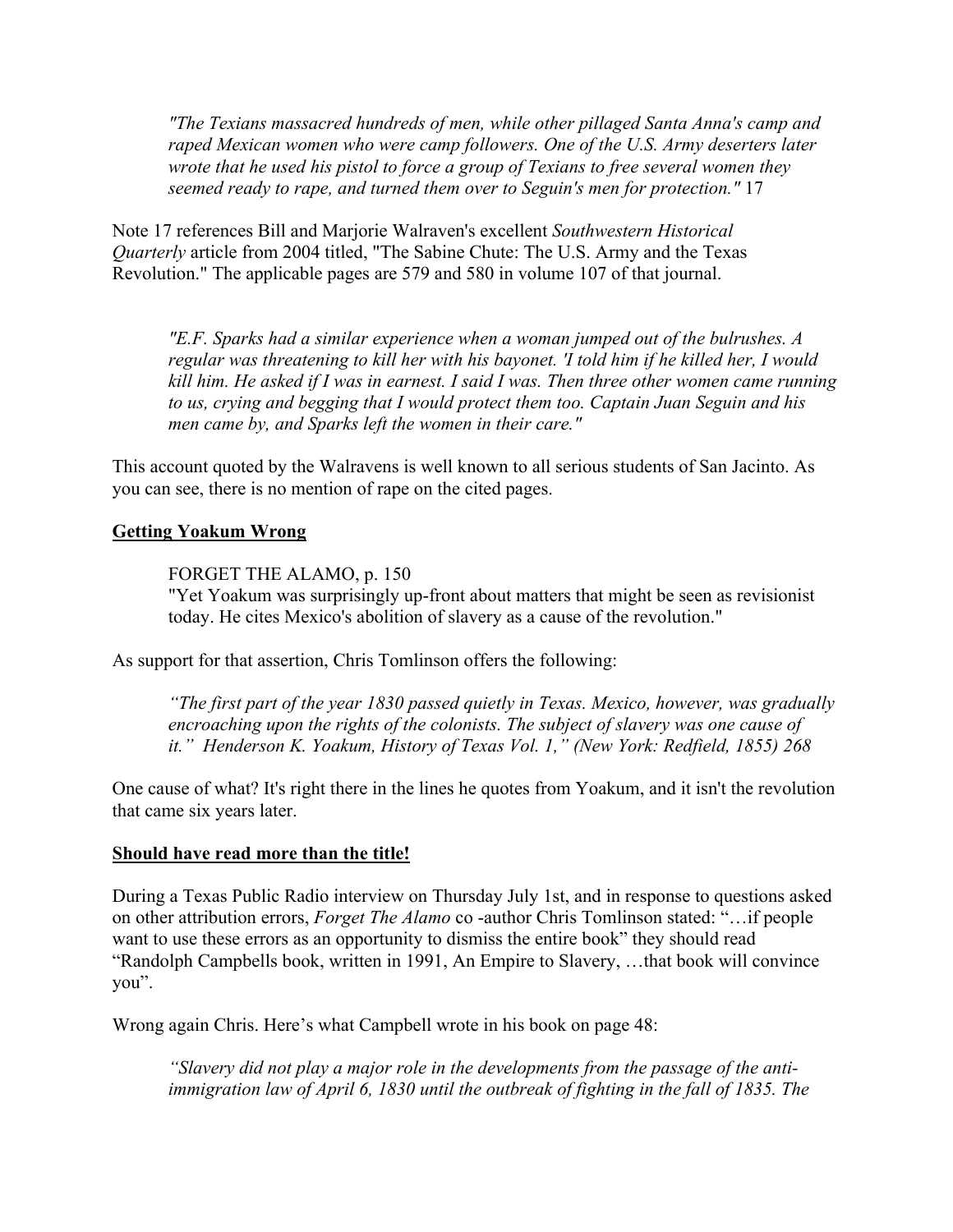*institution was not a primary issue in the disturbances of 1832 or the events of late 1835, and Mexico took no action threatening it directly or immediately during these years. Instead, the immediate cause of the conflict was the political instability of Mexico and the implications of Santa Anna's centralist regime for Texas. Mexico forced the issue in 1835, not over slavery, but over customs duties and the generally defiant attitude of Anglo-Americans in Texas."* 

#### **Torget Me Not**

Also during the same Texas Public Radio interview on Thursday July 1st, Tomlinson also cited Andrew Torget's book, "Seeds of Empire" as proof the war was all about slavery.

In "Seeds of Empire", on page 174, Torget wrote:

*"No menacing new threat to slavery or colonization had emerged during 1835 and 1836 that pushed the people of Texas into revolution. In explaining their actions, the revolutionaries pointed instead to Santa Anna's overthrow of the federalist system under the constitution of 1824 as the prime mover toward war. With the rise of centralism in the form of dictatorship in Mexico City, they insisted there could be no future for Anglo colonies or Tejano villages under a Mexican government that did not support their rights under federalism. As late as the first months of 1836, many rebels in Texas, both Anglos and Tejanos, wanted nothing more than the restoration of the 1824 constitution – it was not until the arrival of Santa's Anna's army on Texas soil that the revolt against centralism became widely embraced as a fight for independence. The destruction of the federal political system in Mexico during the rise of Santa Anna dictatorship was, without a doubt, the pivotal event in the outbreak of the Texas rebellion."*

Again, the authors ignored what was actually written and wrote what the source surely must have been thinking. That's not historical research.

#### **They Should Be Thanking Phil Collins**

The authors of Forget the Alamo, Chris Tomlinson, Jason Stanford and Brian Burroughs need to brush up on their fact checking skills.

In the article "Come and Fake It" in the June 2021 issue of *Texas Monthly*, they erroneously assert that as land commissioner I agreed "to display a collection in its entirety without authenticating every item," claiming that I obligated the Alamo to display items that may have had questionable provenance.

This is demonstrably false.

Under the agreement I signed on behalf of the General Land Office with Phil Collins there, is no requirement to display every single item of his donated collection. In fact, in the October 29, 2014 contract, Collins granted to me and my successors acting on behalf of the Texas General Land Office complete discretion to display or not display any particular item.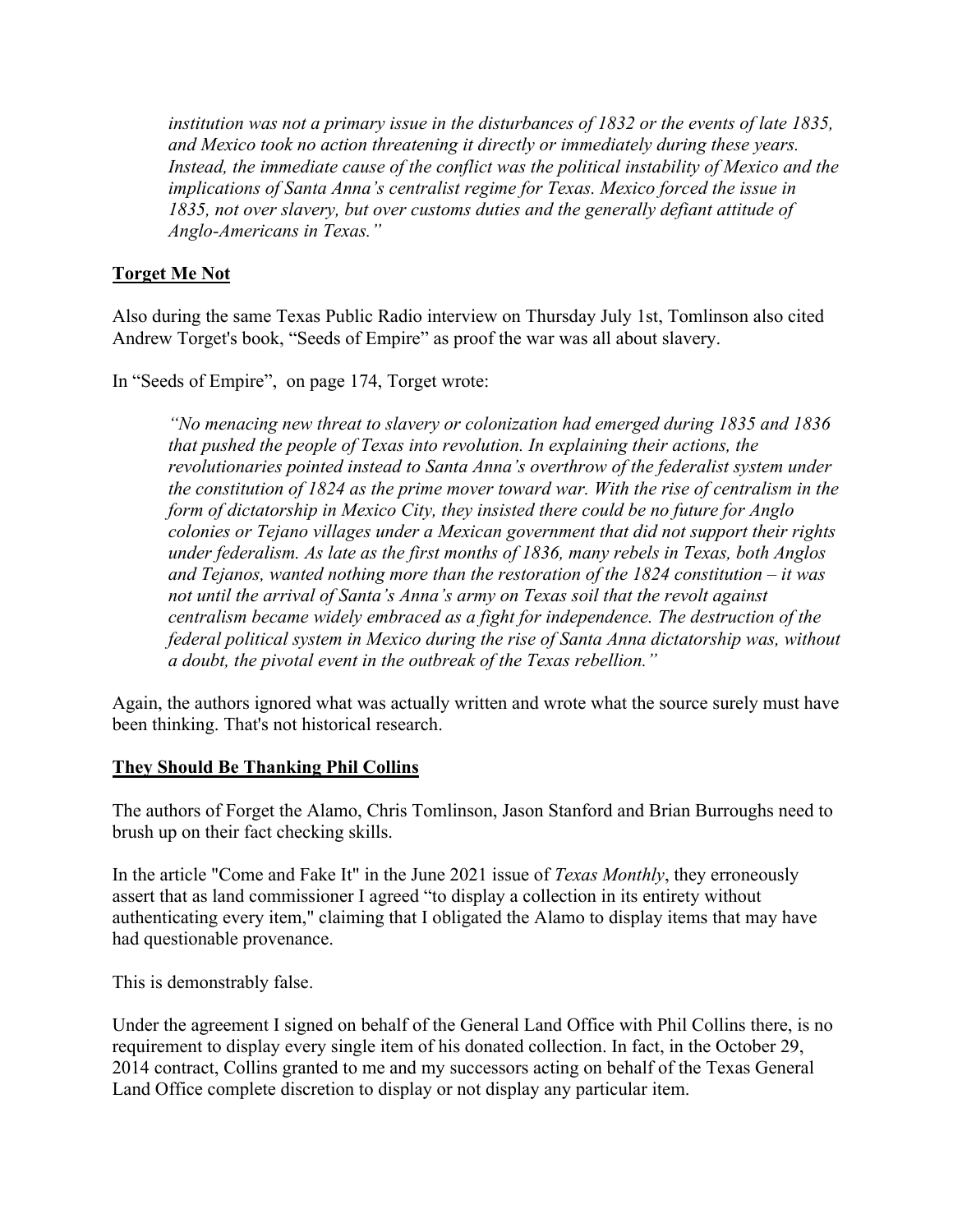In the relevant provision on page 1 of the agreement, Collins stipulates: "By signing this deed, I understand and agree that the location, retention, cataloging, preservation, and disposition of the Donated Materials by the Alamo will be conducted in its discretion, in accordance with General Land Office and Alamo policy and other applicable law. Common discretionary uses by the Alamo include, but are not limited to, exhibition, display, digitization for preservation and access purposes, and making works available for research and scholarship."

In "Come and Fake It," my agreement to build a state-of-the-art museum is repeatedly mischaracterized. Tomlinson demands, for example, that state experts must "set out which of the artifacts rock singer Phil Collins donated are legitimate before the General Land Office spends another penny on a new museum to house them."

#### No. They. Don't.

Even without the Collins collection, we didn't have room to display all the Alamo-related artifacts we already had at the Alamo. We needed a museum then and we need a museum now — even without the 207 items in Collins collection.

Were there questions about the provenance of some of the items in the Collins collection? Of course there were! The authors present this as some "aha" moment, but I learned that some items had questionable provenance when I read Collins' own book, "The Alamo and Beyond, A Collector's Journey," long before we agreed to accept his generous donation.

The authors raise issues on about a dozen artifacts. Let's assume their doubts are well founded on the entire dozen (they are not) and then let's add in another dozen for good measure. That makes twenty-four "tainted" gifts, and leaves us with 183 that are not. Therefore, the smart thing to do is "just say no" to the 183?

#### Really?

In the forward of Collins' book, historian and author Stephen L. Hardin states that the provenance of some items is subject to question and notes that "the acceptance of questions and criticisms is a legitimate part of the historians method."

Collins himself comments on the unclear origins of items multiple times throughout the book using phrases like "it is possibly thought to be" or "would possibly have belonged to" or "William Travis's Sword Belt from the Alamo?" Yes, on page 173 in big bold letters above the picture of the sword belt is a question mark. Where was that acknowledgement by the "Come and Fake It" authors? Lost, no doubt, in their rush to sell a narrative, the facts be damned.

I hate to rain on the authors' parade of startling revelations (actually I don't), but the idea that the General Land Office and/or Commissioner Jerry Patterson were duped by Phil Collins or anyone else is just false. Collins is as much a benefactor to Texas as were the citizens of Cincinnati, Ohio when they gifted Texas with the Twin Sisters cannon that helped carry the day at San